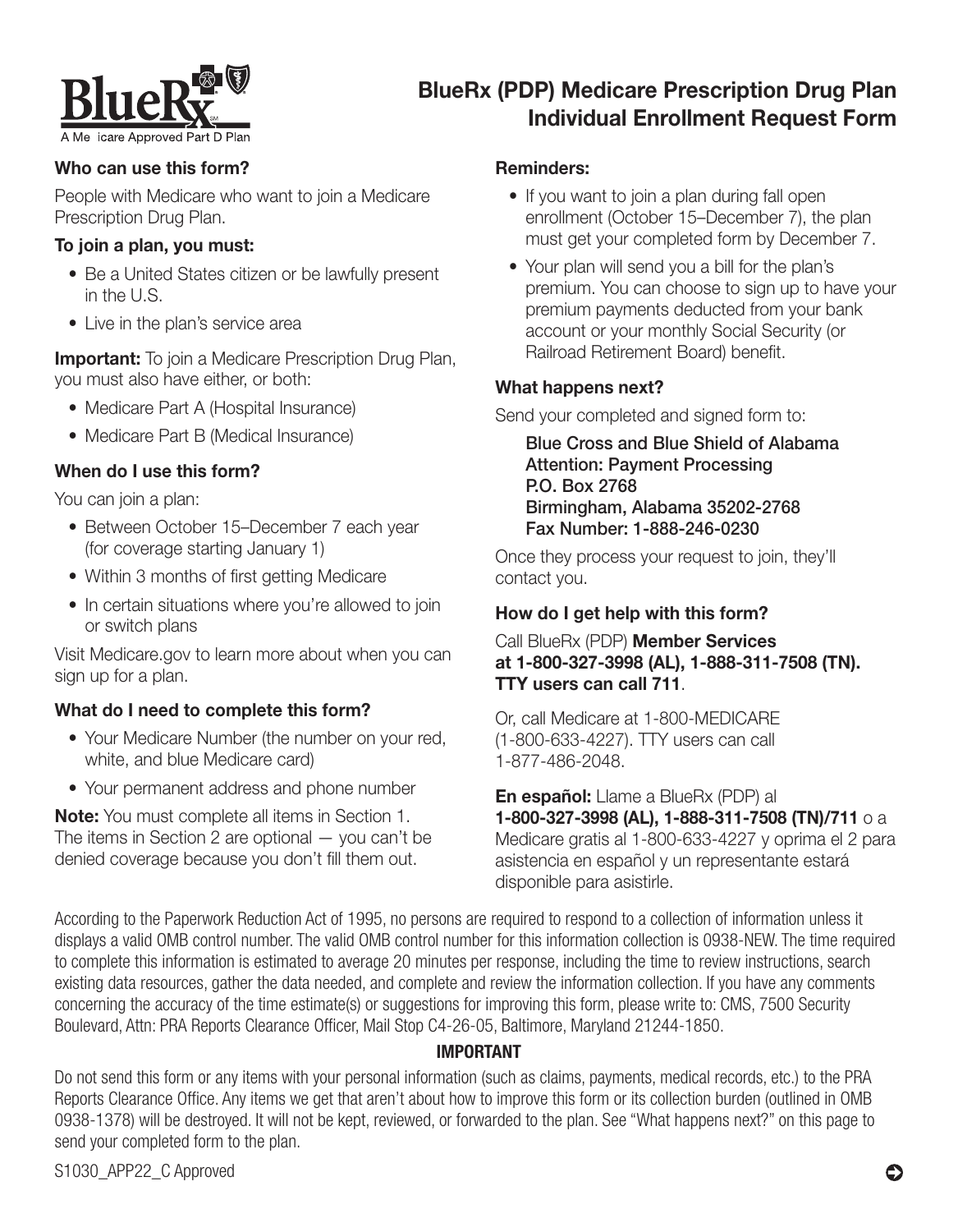

SECTION 1: All fields in this section are required (unless marked optional).

| Select the plan you want to join:               |                    |  |
|-------------------------------------------------|--------------------|--|
| <b>BlueRx Essential (PDP)</b><br>$\blacksquare$ | \$50.20 Per Month  |  |
| <b>BlueRx Enhanced (PDP)</b>                    | \$88.60 Per Month  |  |
| <b>BlueRx Enhanced Plus (PDP)</b>               | \$144.10 Per Month |  |

| <b>FIRST Name</b>                                                    | <b>LAST Name</b>      |              |       | <b>MIDDLE</b> Initial |
|----------------------------------------------------------------------|-----------------------|--------------|-------|-----------------------|
| MM-DD-YYYY<br><b>Birth Date</b><br>Email Address (Optional)          | Sex<br>Male<br>Female | Phone Number | -     |                       |
| Permanent Residence Street Address (Don't enter a P.O. Box here)     |                       |              |       |                       |
| City                                                                 | County                |              | State | Zip                   |
| Mailing Address, if different from street address (P.O. Box allowed) |                       |              |       |                       |
|                                                                      |                       |              |       |                       |
| City                                                                 | <b>State</b>          |              | Zip   |                       |
| <b>Enter your Medicare number here:</b>                              |                       |              |       |                       |

| <b>Answer these important questions:</b>                                                                               |                                  |                                |  |
|------------------------------------------------------------------------------------------------------------------------|----------------------------------|--------------------------------|--|
| Will you have other prescription drug coverage (like VA, TRICARE) in addition to BlueRx (PDP)?<br>$\Box$ Yes $\Box$ No |                                  |                                |  |
| Name of other coverage:                                                                                                | Member number for this coverage: | Group number for this coverage |  |
|                                                                                                                        |                                  |                                |  |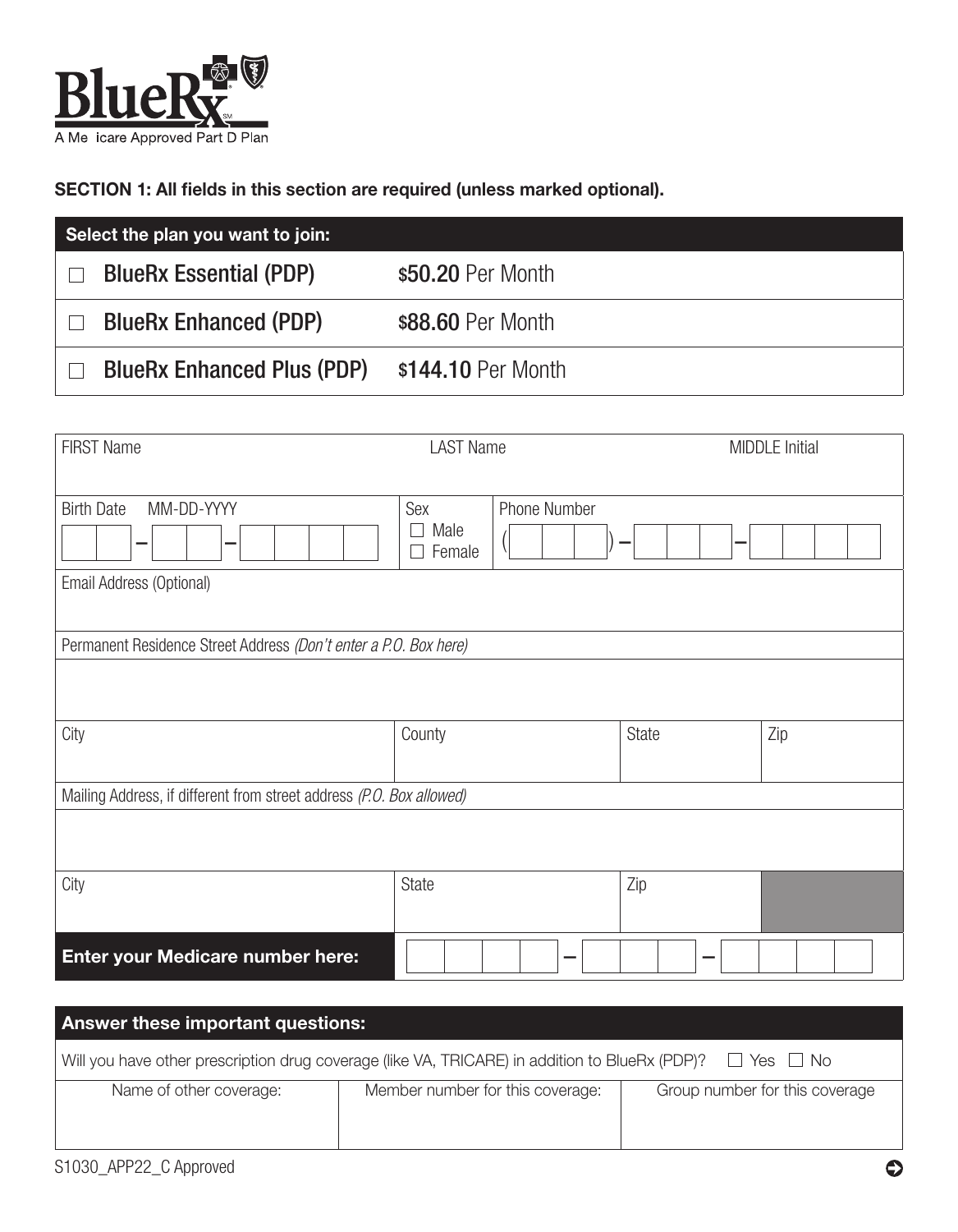#### IMPORTANT: Read and sign below.

- I must keep Part A or Part B to stay in BlueRx (PDP).
- By joining this Medicare Prescription Drug Plan, I acknowledge that BlueRx (PDP) will release my information to Medicare, who may use it to track my enrollment, to make payments, and other purposes applicable to Federal Statues that authorize the collection of this information (see Privacy Act Statement below).
- Your response to this form is voluntary. However, failure to respond may affect enrollment in the plan.
- The information on this enrollment form is correct to the best of my knowledge. I understand that if I intentionally provide false information on this form, I will be disenrolled from the plan.
- I understand that people with Medicare are generally not covered under Medicare while out of the country, except for limited coverage near the U.S. border.
- I understand that my signature (or the signature of the person legally authorized to act on my behalf) on this application means that I have read and understand the contents of this application. If signed by an authorized representative (as described above), this signature certifies that: 1) This person is authorized under State law to complete this enrollment, and 2) Documentation of this authority is available upon request by Medicare.

| Signature                                                                          | MM-DD-YYYY<br>Today's date<br>_<br>_ |  |
|------------------------------------------------------------------------------------|--------------------------------------|--|
| If you're the authorized representative, sign above and fill out the fields below. |                                      |  |
| Name                                                                               | Phone Number                         |  |
| Address                                                                            | Relation to enrollee                 |  |

| <b>Agent Use</b>               |                                  |                |
|--------------------------------|----------------------------------|----------------|
| <b>Representative Code #1:</b> | <b>Representative Signature:</b> | Date Received: |
|                                |                                  |                |
| <b>Representative Code #2:</b> | <b>Representative Signature:</b> | Date Received: |
|                                |                                  |                |